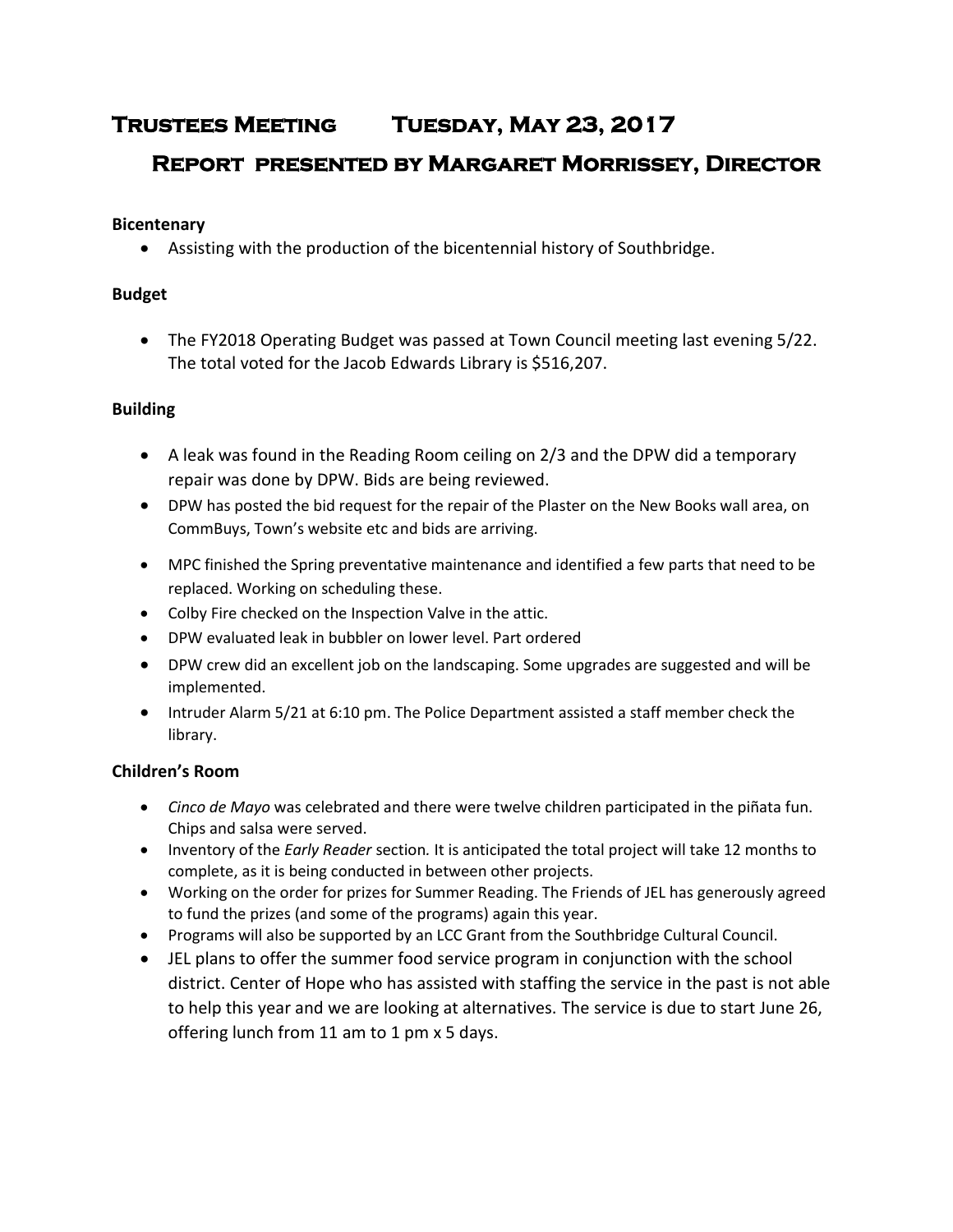### **Closure**

 The library will be closed in honor of Memorial Day 5/29. The last Saturday service will be 5/27 until after Labor Day.

## **Collection Development**

 The Children's Room continues to work on an inventory of the collections, as time permits.

#### **Donations**

- A Civil War Monument Dedication Medal was donated by Madelyn Berthiaume. She found it in a box at the Sacred Heart Flea Market on 4/27
- Some gently used toys were also donated.

### **Digital Library**

 DPLA (Digital Public Library of America) is using one of our images from the Spanish American War in an exhibit May 2017 called "Age of Empire".

### **Friends of JEL**

 Meeting held 5/22 and staff request for additional funding for Family Pizza Prize (\$30) for summer reading approved.

### **Fuel Assistance**

WCAC extended Fuel Assistance until May 12, hosted at JEL by appointment only.

### **Long Range Plan**

 The subcommittee continues to meet. Results from the survey - widely distributed in the community, have been discussed and goals and objectives being finalized for presentation at the next Trustee meeting.

### **Outreach**

- Community Access TV station has taped two presentations on the library. One on the sculpture and the other was a tour of the facility. Both have been uploaded to You Tube
- Slide of *The Globe Village* painting by Francis Alexander (1822) will be included in a talk by Gail Mohanty for the Blackstone Valley Historical Society on labor history.

#### **Periodicals**

 Finalizing details of our account with Basch/Prenax. Staff will manage the subscriptions directly using the Amazon Periodicals Manager.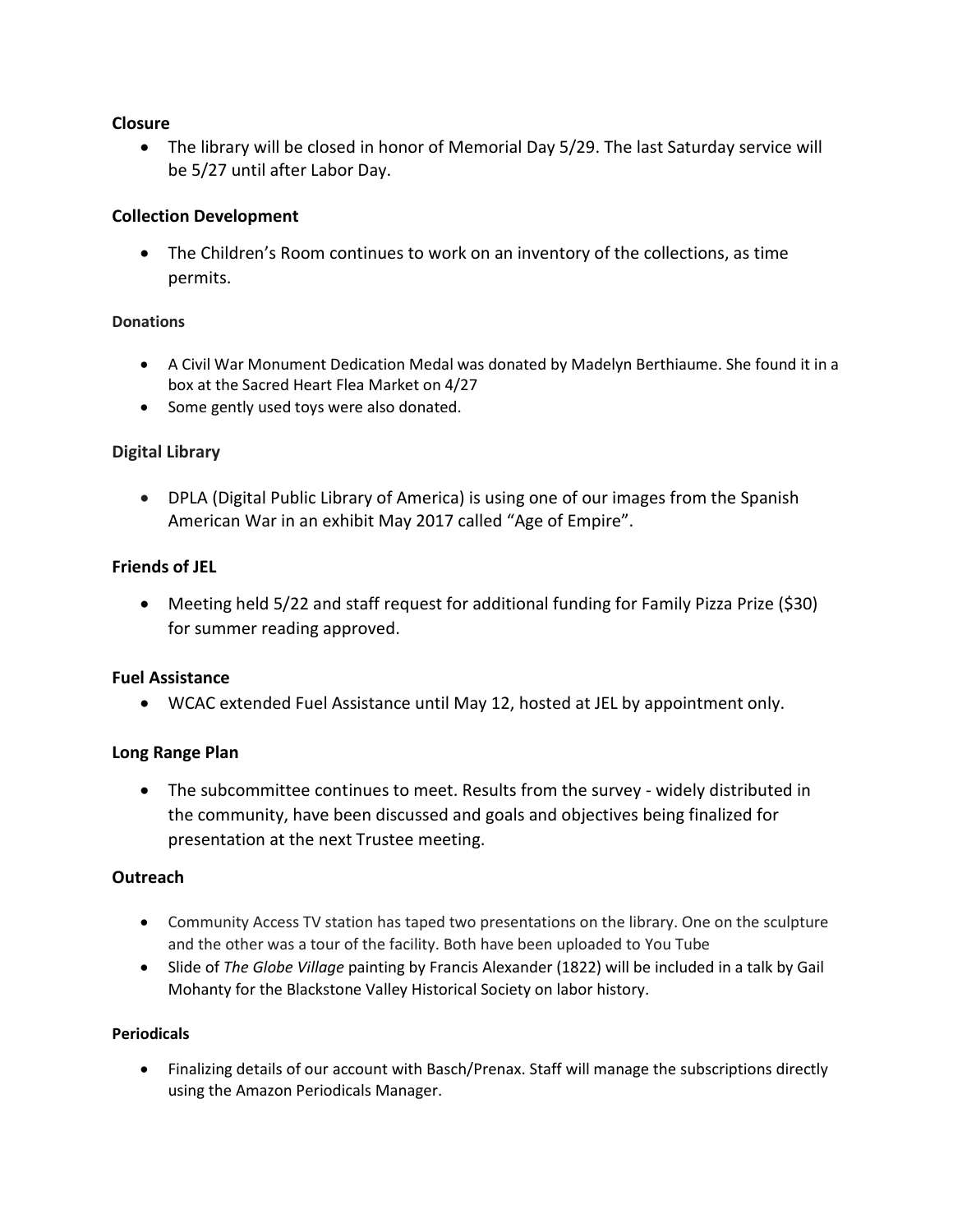### **Programs**

- Artists Ruth Bolton and Joan Erikson's work is on display for the month of May.
- Steve Roenfeldt, Recreation Director conducted a bicycle maintenance workshop in the Pioppi Room 5/8.
- Moonshine Holler presented a program funded by the Southbridge Cultural Council, to include music, singing and dancing! Lots of great information presented about the development of folk and old time music.
- Met with representatives from the State Archives to discuss a rotating touring exhibit. Delivery and pick up will be the responsibility of the state.
- Author, academic and former Southbridge resident Bob (Robert T.) McMaster will present the third novel Noah's Raven, in the series Trolley Days on May 25<sup>th</sup>.

### **Safety and Security**

- EagleStar installed alarms on two doors that are in a remote area of the library and not monitored, on 5/12.
- Called the police Department 4/28, for a walk-through as there was behavior of concern.
- Police responded to our request to have the parking lot checked on 5/2.
- Police officer did a walk through on two occasions recently.
- Police Dept. has indicated there will be a pedestrian beat and more of a presence in the downtown.

### **Staff**

• Presentation by Mindy Ernst-Fournier, Treasurer/Collector on the changes to the Health Insurance plan staff 5/4 at 5 pm.

### **State Aid**

• The final portion of the State Aid grant of \$14, 976.71, bringing the total payment from the state to \$29094.39

### **Tax Abatement Personnel**

 Only four of the tax abatement personnel are currently working. One has returned after surgery and another is out with a non-workplace injury.

### **Technology**

 American Alarms service call 5/8 to check some issues we experienced with the system. They have recommended getting an HDMI cable to improve the quality of the image on the screen at the Circ. Desk. Purchased and quality improved!